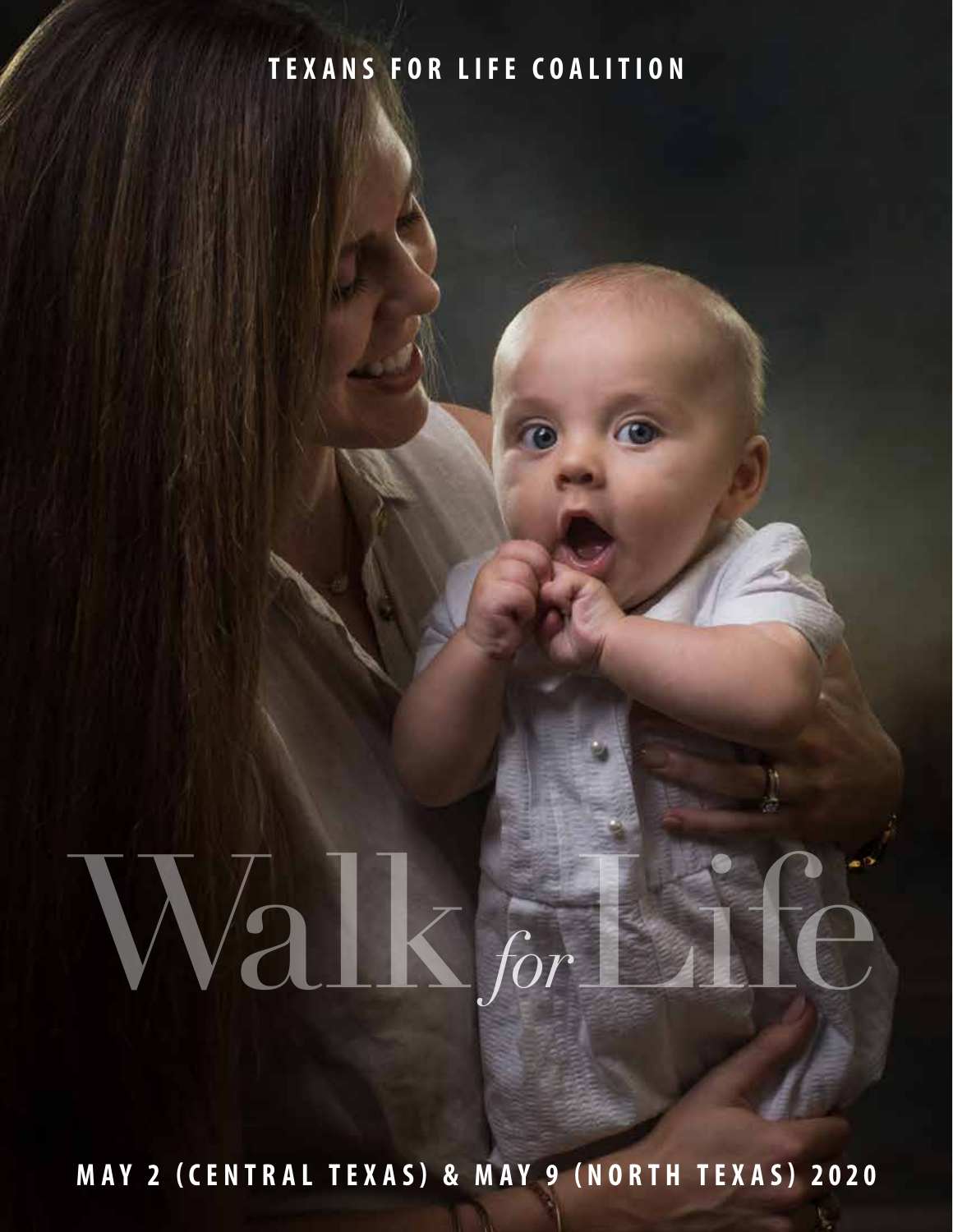*Sponsor pledge form*

| <b>My Goal Is</b> |                               |  | Phone ____________________ |  |
|-------------------|-------------------------------|--|----------------------------|--|
| <b>Lifeguard:</b> |                               |  | State $\_\_$ Zip $\_\_$    |  |
| \$100 or more     | Email                         |  |                            |  |
| <b>Lifesaver:</b> | Church <b>Exercise Church</b> |  |                            |  |
| \$250 or more     |                               |  |                            |  |

Please clearly print all information and indicate the total pledge desired.<br>Besure to check box if pledge is prepaid or paid online.<br>Prepay with cash or check, or pay online at texlife.org. All gifts are tax-deductible.

| <b>My Personal Gift:</b>                                                                                  | Last<br>First                                                                                                  |
|-----------------------------------------------------------------------------------------------------------|----------------------------------------------------------------------------------------------------------------|
| <b>Address</b>                                                                                            | Address                                                                                                        |
| Apt.#                                                                                                     | Apt.#                                                                                                          |
| <b>State</b><br>City                                                                                      | Zip<br><b>State</b><br>City                                                                                    |
| $\Box$ \$10 $\Box$ \$25 $\Box$ \$50 $\Box$ \$100 $\Box$ Other \$ $\Box$ Prepaid $\Box$ Paid Online        | $\Box$ \$10 $\Box$ \$25 $\Box$ \$50 $\Box$ \$100 $\Box$ Other \$ $\Box$ Prepaid $\Box$ Paid Online             |
| Last                                                                                                      | Last                                                                                                           |
| <b>First</b>                                                                                              | <b>First</b>                                                                                                   |
| Address                                                                                                   | Address                                                                                                        |
| Apt.#                                                                                                     | Apt. #                                                                                                         |
| <b>State</b><br>City                                                                                      | City<br><b>State</b><br>Zip                                                                                    |
| $\Box$ \$10 $\Box$ \$25 $\Box$ \$50 $\Box$ \$100 $\Box$ Other \$ $\Box$ Prepaid $\Box$ Paid Online        | $\Box$ \$10 $\Box$ \$25 $\Box$ \$50 $\Box$ \$100 $\Box$ Other \$ ___________ $\Box$ Prepaid $\Box$ Paid Online |
| First                                                                                                     | Last                                                                                                           |
| Last                                                                                                      | First                                                                                                          |
| Address                                                                                                   | Address                                                                                                        |
| Apt.#                                                                                                     | Apt.#                                                                                                          |
| <b>State</b><br>City                                                                                      | Zip<br><b>State</b><br>City                                                                                    |
| $\Box$ \$10 $\Box$ \$25 $\Box$ \$50 $\Box$ \$100 $\Box$ Other \$ $\Box$ Prepaid $\Box$ Paid Online        | $\Box$ \$10 $\Box$ \$25 $\Box$ \$50 $\Box$ \$100 $\Box$ Other \$ $\Box$ Prepaid $\Box$ Paid Online             |
| Last                                                                                                      | Last                                                                                                           |
| <b>First Contract Contract </b>                                                                           | <b>First</b>                                                                                                   |
| Address                                                                                                   | Address                                                                                                        |
| Apt.#                                                                                                     | Apt. #                                                                                                         |
| <b>State</b><br>City                                                                                      | <b>State</b><br>Zip<br>City                                                                                    |
| $\Box$ \$10 $\Box$ \$25 $\Box$ \$50 $\Box$ \$100 $\Box$ Other \$ $\Box$ Prepaid $\Box$ Paid Online        | $\Box$ \$10 $\Box$ \$25 $\Box$ \$50 $\Box$ \$100 $\Box$ Other \$ ___________ $\Box$ Prepaid $\Box$ Paid Online |
| First                                                                                                     | Last                                                                                                           |
| Last                                                                                                      | First                                                                                                          |
| Address                                                                                                   | Address                                                                                                        |
| Apt.#                                                                                                     | Apt.#                                                                                                          |
| <b>State</b>                                                                                              | Zip                                                                                                            |
| Zip                                                                                                       | City                                                                                                           |
| City                                                                                                      | <b>State</b>                                                                                                   |
| $\Box$ \$10 $\Box$ \$25 $\Box$ \$50 $\Box$ \$100 $\Box$ Other \$ $\Box$ Prepaid $\Box$ Paid Online        | $\Box$ \$10 $\Box$ \$25 $\Box$ \$50 $\Box$ \$100 $\Box$ Other \$ $\Box$ Prepaid $\Box$ Paid Online             |
| First                                                                                                     | First                                                                                                          |
| Last                                                                                                      | Last                                                                                                           |
| Address                                                                                                   | Apt.#                                                                                                          |
| Apt.#                                                                                                     | Address                                                                                                        |
| <b>City</b><br><b>State</b>                                                                               | State<br>Zip<br>City                                                                                           |
| $\Box$ \$10 $\Box$ \$25 $\Box$ \$50 $\Box$ \$100 $\Box$ Other \$ $\Box$ $\Box$ Prepaid $\Box$ Paid Online | $\Box$ \$10 $\Box$ \$25 $\Box$ \$50 $\Box$ \$100 $\Box$ Other \$ ___________ $\Box$ Prepaid $\Box$ Paid Online |

**Mail to:** Texans for Life | P.O. Box 171443 | Arlington, Texas 76003 **TOTAL: \$**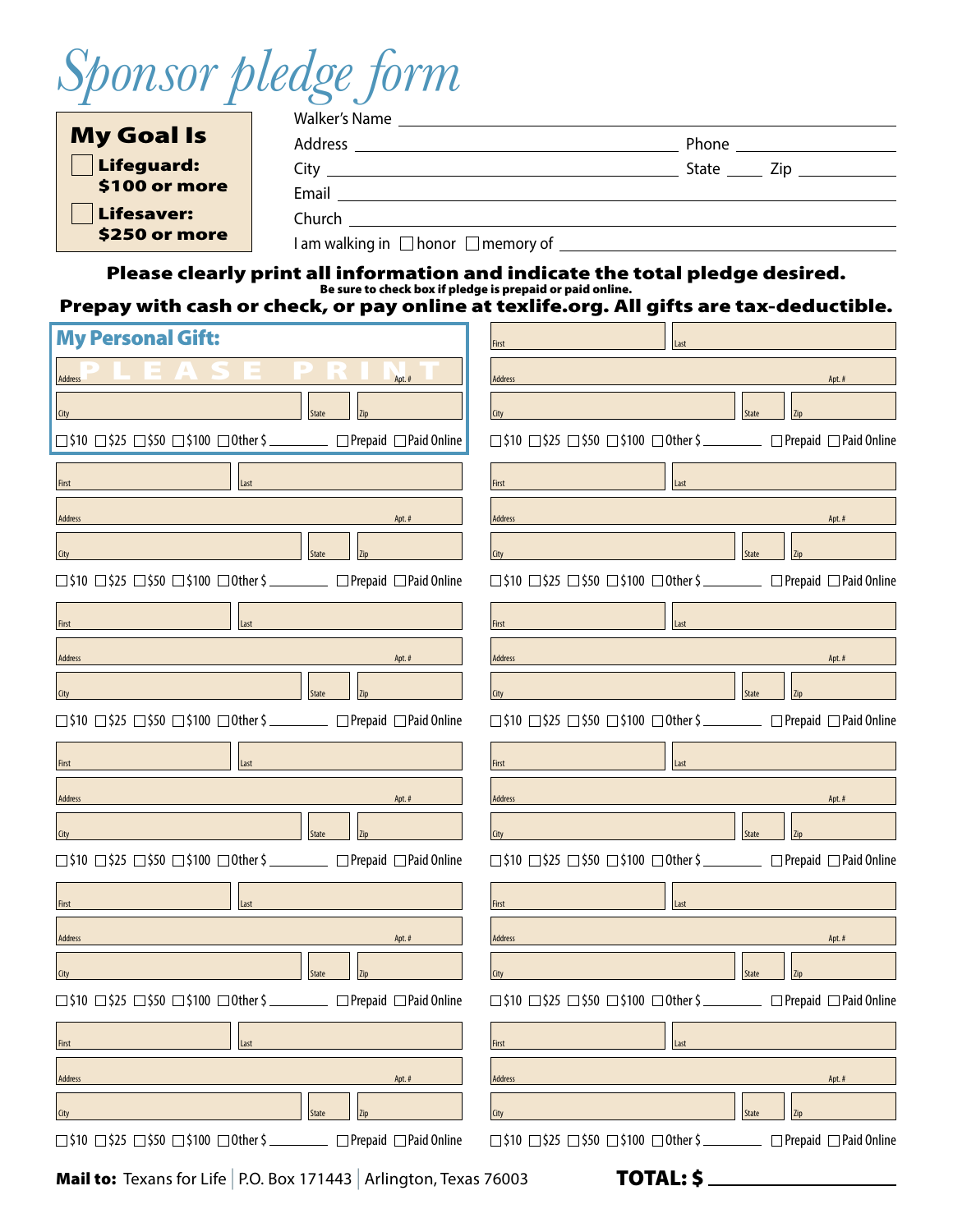

# **Step** *1* **Register Today and Get Your Free T-Shirt!**

- Complete the form at the bottom of this page.
- Tear it off, hand it in at your church's walk table and pick up your colorful T-shirt!
- Or, put it in an envelope and mail it to Texans for Life, P.O. Box 171443; Arlington, Texas 76003. We will send your shirt in the mail.

# **Step** *2* **Get Sponsors!**

- Ask your friends, family and co-workers to sponsor you. Each pledge is an important step in helping to save the life of a baby.
- Ten sponsors at just \$10.00 each means you just helped raise \$100.00 to save the lives of unborn babies.
- You don't have to collect any pledges. We will bill your sponsors.
- Sponsors can prepay by giving you cash or check, or by paying online at texlife.org.

# **Step** *3* **Turn in Your Sponsor Form(s)!**

- You can turn in your form(s) at one of the walk sites on May 2 (Central Texas) & May 9 (North Texas). See back page.
- Or, you can mail your sponsor forms to the Texans for Life office.

# **Step** *4* **Walk Two Easy Miles on "Walk Day"!**

- Join us for fun and fellowship as we take a short walk for the babies.
- See back page for more information about dates, times and locations in your area.

Texans for Life | P.O. Box 171443 | Arlington, Texas 76003 | 972.790.9044 | 817.572.1115 | texlife.org

### *Walker registration* (Please Print)

### **Yes! I want to help save the babies by getting as many sponsors as I can.**

| First                                                                                                                                                                                                                          | Last                                                                                                                     |                                                          |          | M<br>l XL XXL<br>I have received |
|--------------------------------------------------------------------------------------------------------------------------------------------------------------------------------------------------------------------------------|--------------------------------------------------------------------------------------------------------------------------|----------------------------------------------------------|----------|----------------------------------|
| <b>Address</b>                                                                                                                                                                                                                 | e de la construcción de la construcción de la construcción de la construcción de la construcción de la construcción      |                                                          | Apt. $#$ | my T-shirt.                      |
| City                                                                                                                                                                                                                           | <b>State</b>                                                                                                             | Zip                                                      |          | Please send me<br>my T-shirt.    |
|                                                                                                                                                                                                                                |                                                                                                                          | Church <b>Exercísion Church Church Exercísion Church</b> |          |                                  |
| E-mail and the control of the control of the control of the control of the control of the control of the control of the control of the control of the control of the control of the control of the control of the control of t |                                                                                                                          |                                                          |          |                                  |
|                                                                                                                                                                                                                                | I am a: □ Child 12 years or younger □ Teen □ Adult You must have your parent's signature if you are 12 years or younger. |                                                          |          |                                  |

T-shirt Size: (circle one)

Parent Signature